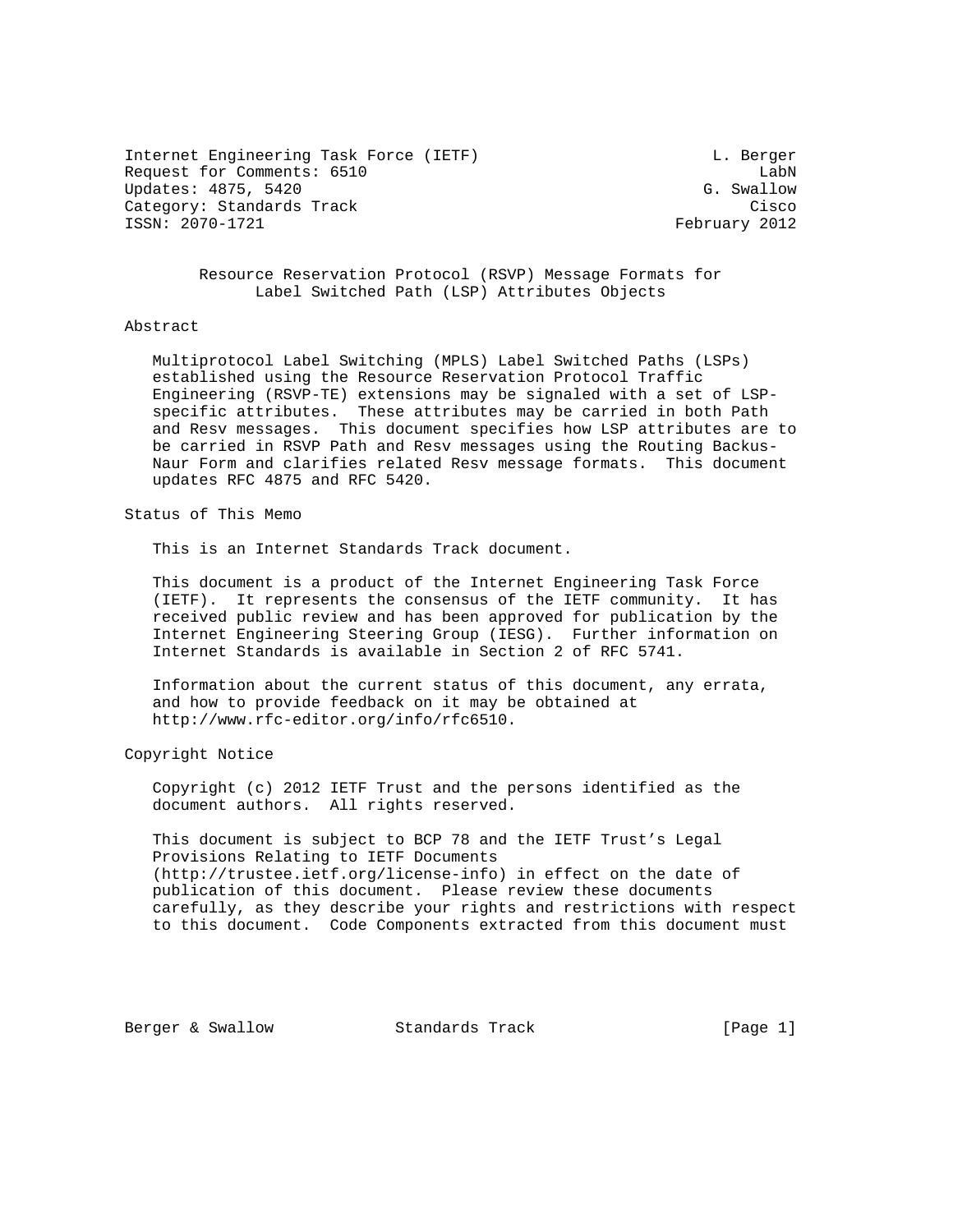include Simplified BSD License text as described in Section 4.e of the Trust Legal Provisions and are provided without warranty as described in the Simplified BSD License.

# Table of Contents

|  | 1.1. Conventions Used in This Document 3                 |  |
|--|----------------------------------------------------------|--|
|  |                                                          |  |
|  |                                                          |  |
|  |                                                          |  |
|  | 3.1. Resv Message Format -- Per LSP Operational Status 5 |  |
|  | 3.2. Resv Message Format -- Per S2L Operational Status 6 |  |
|  |                                                          |  |
|  |                                                          |  |
|  |                                                          |  |
|  |                                                          |  |
|  |                                                          |  |
|  |                                                          |  |
|  |                                                          |  |

## 1. Introduction

 Signaling in support of Multiprotocol Label Switching (MPLS) and Generalized MPLS (GMPLS) point-to-point Label Switched Paths (LSPs) is defined in [RFC3209] and [RFC3473]. [RFC4875] defines signaling support for point-to-multipoint (P2MP) Traffic Engineering (TE) LSPs.

 Two LSP Attributes objects are defined in [RFC5420]. These objects may be used to provide additional information related to how an LSP should be set up when carried in a Path message and, when carried in a Resv message, how an LSP has been established. The definition of the objects includes a narrative description of related message formats (see Section 9 of [RFC5420]). This definition does not provide the related Routing Backus-Naur Form (BNF) [RFC5511] that is typically used to define how messages are to be constructed using RSVP objects. The current message format description has led to the open question of how the LSP Attributes objects are to be processed in Resv messages of P2MP LSPs (which are defined in [RFC4875]).

 This document provides the BNF for Path and Resv messages carrying the LSP Attributes object. The definition clarifies how the objects are to be carried for all LSP types. Both Path and Resv message BNF is provided for completeness.

Berger & Swallow **Standards Track** [Page 2]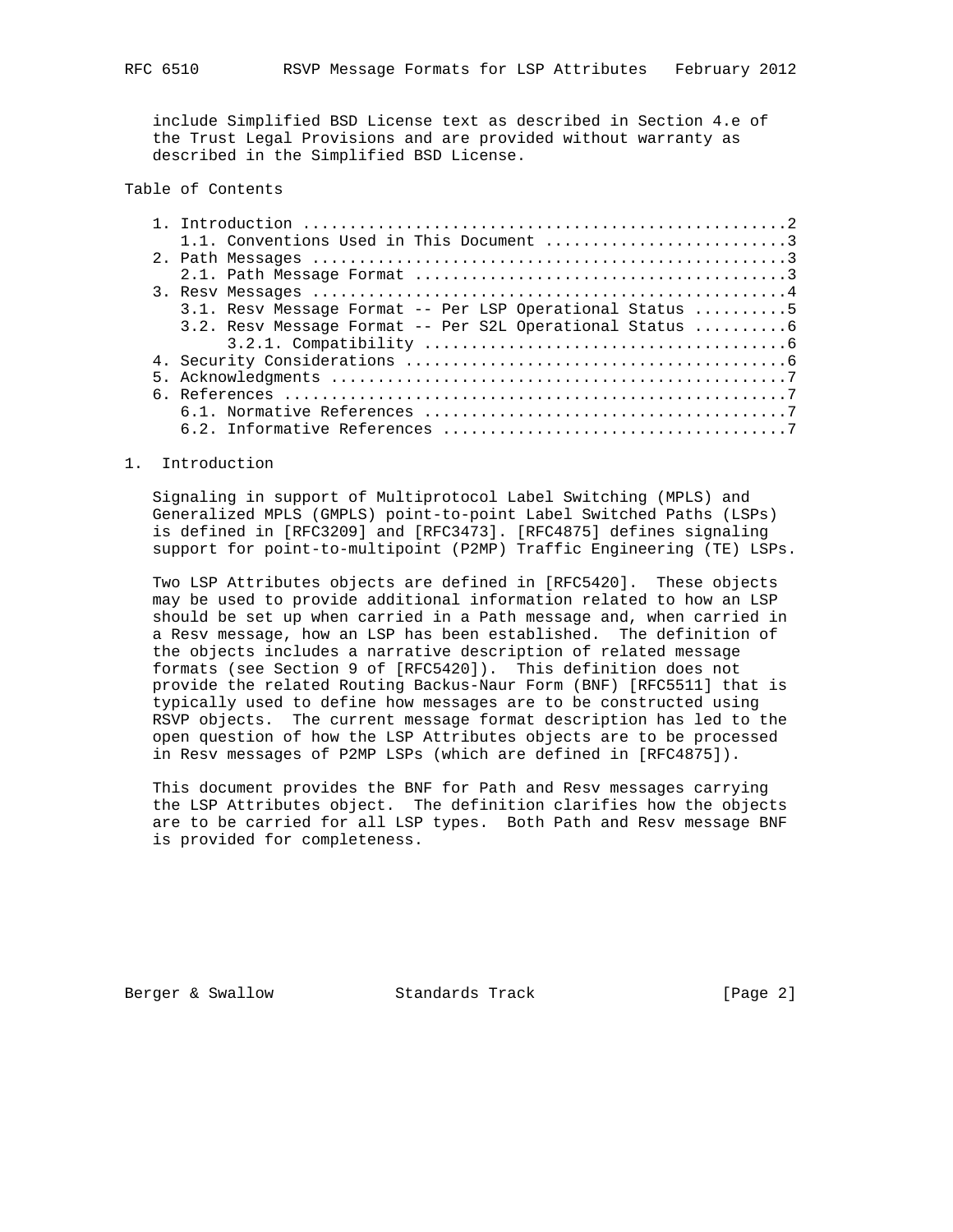This document presents the related RSVP message formats as modified by [RFC5420]. This document modifies formats defined in [RFC3209], [RFC3473], and [RFC4875]. See [RFC5511] for the syntax used by RSVP. Unmodified formats are not listed. An example of a case where the modified formats are applicable is described in [RFC6511].

### 1.1. Conventions Used in This Document

 The key words "MUST", "MUST NOT", "REQUIRED", "SHALL", "SHALL NOT", "SHOULD", "SHOULD NOT", "RECOMMENDED", "MAY", and "OPTIONAL" in this document are to be interpreted as described in [RFC2119].

2. Path Messages

 This section updates [RFC4875]. Path message formatting is unmodified from the narrative description provided in Section 9 of [RFC5420]:

 The LSP\_ATTRIBUTES object and the LSP\_REQUIRED\_ATTRIBUTES object MAY be carried in a Path message....

 The order of objects in RSVP-TE messages is recommended, but implementations must be capable of receiving the objects in any meaningful order.

 On a Path message, the LSP\_ATTRIBUTES object and LSP\_REQUIRED\_ATTRIBUTES objects are RECOMMENDED to be placed immediately after the SESSION\_ATTRIBUTE object if it is present, or otherwise immediately after the LABEL\_REQUEST object.

 If both the LSP\_ATTRIBUTES object and the LSP\_REQUIRED\_ATTRIBUTES object are present, the LSP\_REQUIRED\_ATTRIBUTES object is RECOMMENDED to be placed first.

 LSRs MUST be prepared to receive these objects in any order in any position within a Path message. Subsequent instances of these objects within a Path message SHOULD be ignored and MUST be forwarded unchanged.

### 2.1. Path Message Format

 This section presents the Path message format as modified by [RFC5420]. Unmodified formats are not listed.

| $\epsilon$ Path Message> ::= | <common header=""> [ <integrity> ]</integrity></common>                                                     |
|------------------------------|-------------------------------------------------------------------------------------------------------------|
|                              | $[$ $[$ <message_id_ack> <math> </math> <message_id_nack><math>]</math> </message_id_nack></message_id_ack> |
|                              | [ <message id=""> ]</message>                                                                               |
|                              | <session> <rsvp hop=""></rsvp></session>                                                                    |

| Standards Track<br>Berger & Swallow | [Page 3] |
|-------------------------------------|----------|
|-------------------------------------|----------|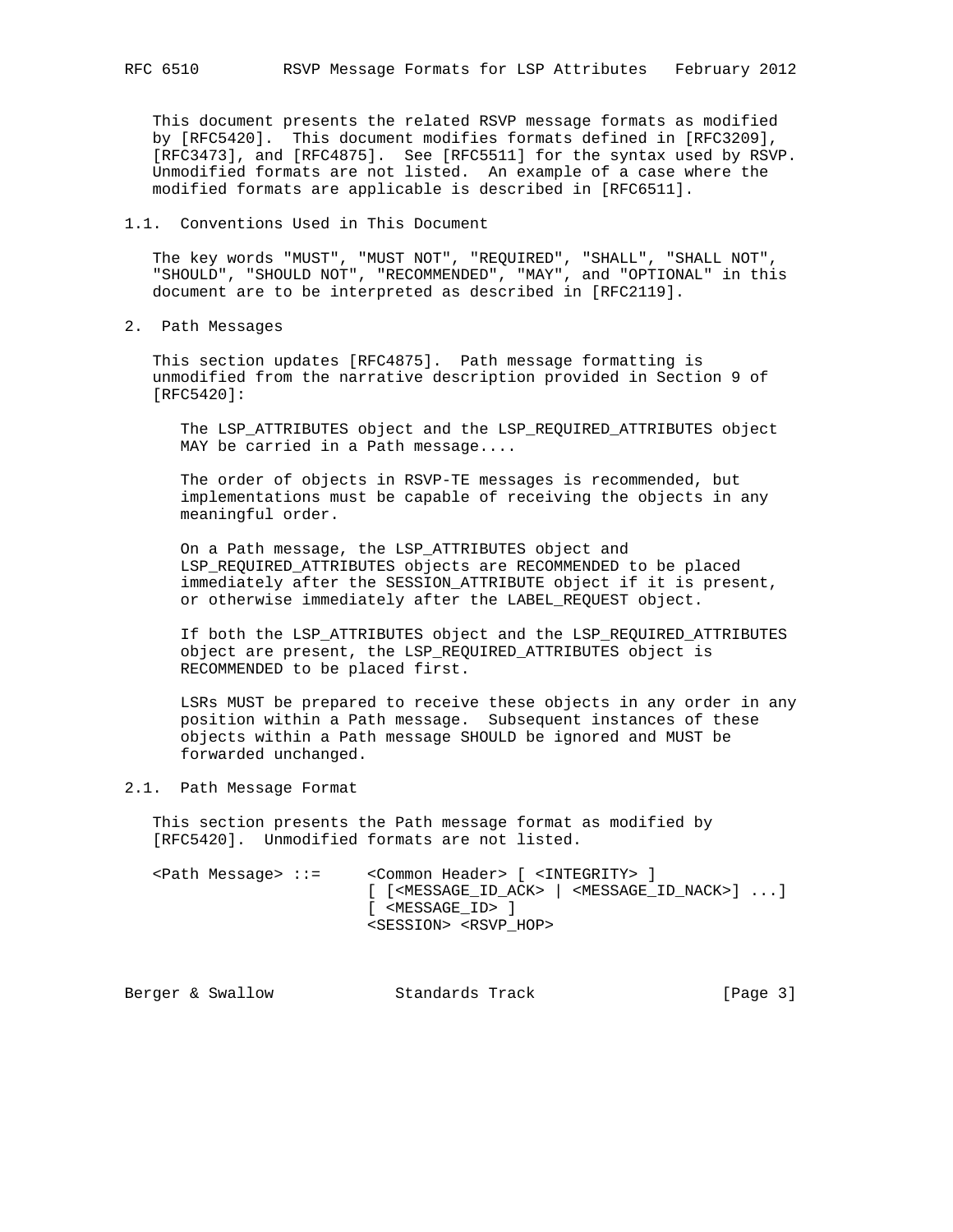<TIME\_VALUES> [ <EXPLICIT\_ROUTE> ] <LABEL\_REQUEST> [ <PROTECTION> ] [ <LABEL\_SET> ... ] [ <SESSION\_ATTRIBUTE> ] [ <LSP\_REQUIRED\_ATTRIBUTES> ... ] [ <LSP\_ATTRIBUTES> ... ] [ <NOTIFY\_REQUEST> ] [ <ADMIN\_STATUS> ] [ <POLICY\_DATA> ... ] <sender descriptor> [<S2L sub-LSP descriptor list>]

 Note that PathErr and PathTear messages are not impacted by the introduction of the LSP Attributes objects.

#### 3. Resv Messages

 This section updates [RFC4875] and [RFC5420]. Section 9 of [RFC5420] contains the following text regarding Resv messages:

The LSP\_ATTRIBUTES object MAY be carried in a Resv message.

 The order of objects in RSVP-TE messages is recommended, but implementations must be capable of receiving the objects in any meaningful order.

...

 On a Resv message, the LSP\_ATTRIBUTES object is placed in the flow descriptor and is associated with the FILTER\_SPEC object that precedes it. It is RECOMMENDED that the LSP\_ATTRIBUTES object be placed immediately after the LABEL object.

 LSRs MUST be prepared to receive this object in any order in any position within a Resv message, subject to the previous note. Only one instance of the LSP\_ATTRIBUTES object is meaningful within the context of a FILTER\_SPEC object. Subsequent instances of the object SHOULD be ignored and MUST be forwarded unchanged.

 This means that LSP attributes may be present per sender (LSP) and allows for the LSP Attributes object to be modified using make before-break (see [RFC3209]). This definition is sufficient for point-to-point ([RFC3209] and [RFC3473]) LSPs and the special case where all point-to-multipoint source-to-leaf (S2L) sub-LSPs ([RFC4875]) report the same operational status (as used in [RFC5420]). However, this definition does not allow for different

Berger & Swallow **Standards Track** [Page 4]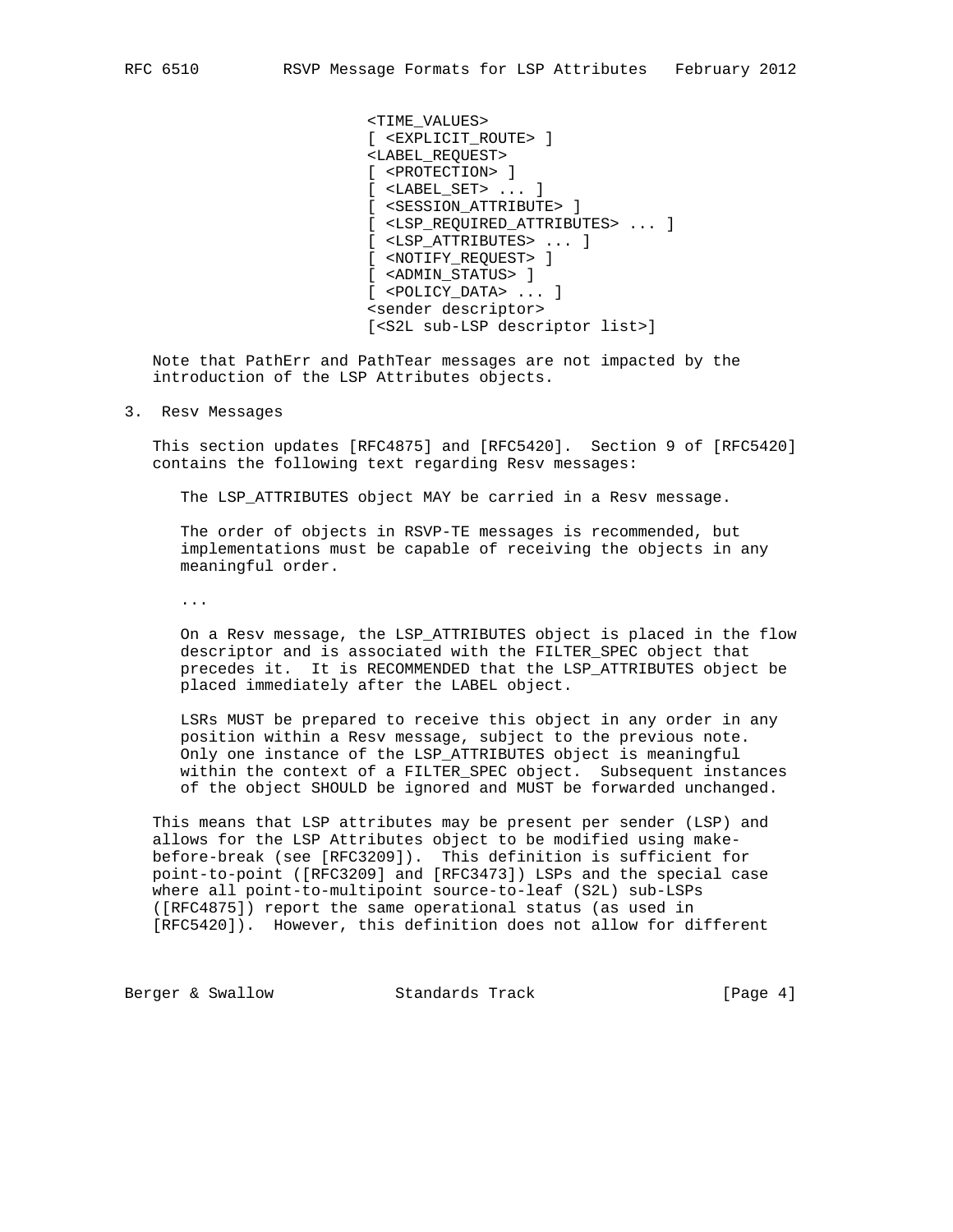egress Label Switching Routers (LSRs) to report different operational statuses. In order to allow such reporting, this document adds the following definition:

 An LSR that wishes to report the operational status of a (point to-multipoint) S2L sub-LSP may include the LSP Attributes object in a Resv message or update the object that is already carried in a Resv message. LSP Attributes objects representing S2L sub-LSP status MUST follow a S2L\_SUB\_LSP object. Only the first instance of the LSP Attributes object is meaningful within the context of a S2L\_SUB\_LSP object. Subsequent instances of the object SHOULD be ignored and MUST be forwarded unchanged.

 When an LSP Attributes object is present before the first S2L\_SUB\_LSP object, the LSP Attributes object represents the operational status of all S2L sub-LSPs identified in the message. Subsequent instances of the object (e.g., in the filter spec or the S2L sub-LSP flow descriptor) SHOULD be ignored and MUST be forwarded unchanged. When a branch node is combining Resv state from multiple receivers into a single Resv message and an LSP Attributes object is present before the first S2L\_SUB\_LSP object in a received Resv message, the received LSP Attributes object SHOULD be moved to follow the first received S2L\_SUB\_LSP object and then SHOULD be duplicated for, and placed after, each subsequent S2L\_SUB\_LSP object.

3.1. Resv Message Format -- Per LSP Operational Status

 This section presents the Resv message format for LSPs as modified by [RFC5420] and can be used to report operational status per LSP. Unmodified formats are not listed. The following is based on [RFC4875].

| <ff descriptor="" flow="" list=""> ::= <ff descriptor="" flow=""></ff></ff> | [ <ff descriptor="" flow="" list=""> ]</ff>                                                                                                                                                                                              |
|-----------------------------------------------------------------------------|------------------------------------------------------------------------------------------------------------------------------------------------------------------------------------------------------------------------------------------|
| <ff descriptor="" flow=""></ff>                                             | $::=$ [ <flowspec> ] <filter spec=""> <label><br/><math>[</math> <lsp attributes=""> <math>]</math><br/>[ <record_route> ]<br/>[ <s2l descriptor="" flow="" list="" sub-lsp=""> ]</s2l></record_route></lsp></label></filter></flowspec> |
| <se descriptor="" flow=""></se>                                             | ::= <flowspec> <se filter="" list="" spec=""></se></flowspec>                                                                                                                                                                            |
| <se filter="" list="" spec=""></se>                                         | $::=$ <se filter="" spec=""><br/>[ <se filter="" list="" spec=""> ]</se></se>                                                                                                                                                            |

| [Page 5]<br>Standards Track<br>Berger & Swallow |  |  |  |
|-------------------------------------------------|--|--|--|
|-------------------------------------------------|--|--|--|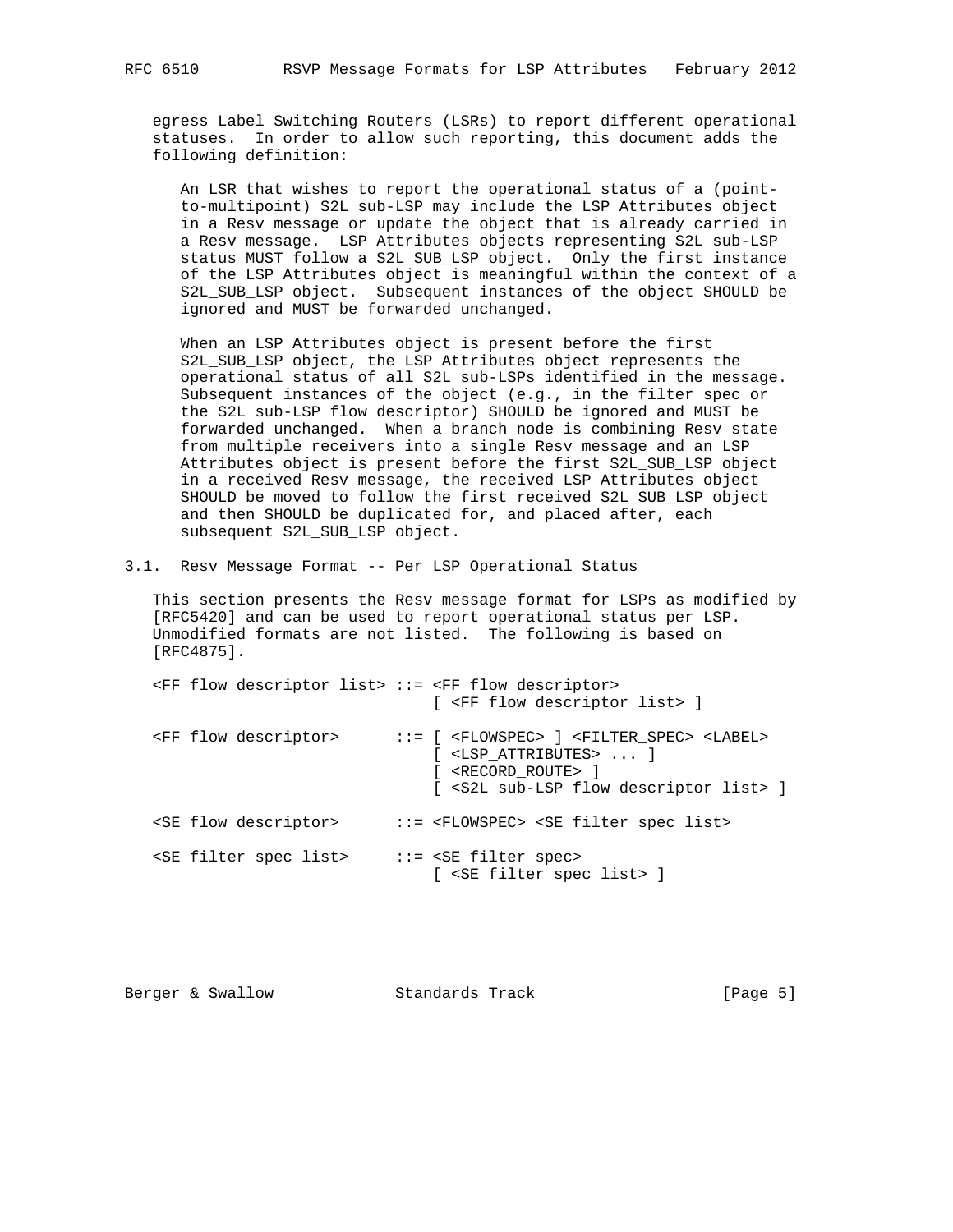<SE filter spec> ::= <FILTER\_SPEC> <LABEL> [ <LSP\_ATTRIBUTES> ... ] [ <RECORD\_ROUTE> ] [ <S2L sub-LSP flow descriptor list> ] 3.2. Resv Message Format -- Per S2L Operational Status This section presents the Resv message format for LSPs as modified by this document and [RFC5420], and can be used to report operational status per S2L sub-LSP. Unmodified formats are not listed. The following is based on [RFC4875]. <FF flow descriptor> ::= [ <FLOWSPEC> ] <FILTER\_SPEC> <LABEL> [ <RECORD\_ROUTE> ] [ <S2L sub-LSP flow descriptor list> ] <SE filter spec> ::= <FILTER\_SPEC> <LABEL> [ <RECORD\_ROUTE> ] [ <S2L sub-LSP flow descriptor list> ] <S2L sub-LSP flow descriptor list> ::= <S2L sub-LSP flow descriptor> [ <S2L sub-LSP flow descriptor list> ] <S2L sub-LSP flow descriptor> ::= <S2L\_SUB\_LSP> [ <LSP\_ATTRIBUTES> ... ] [ <P2MP\_SECONDARY\_RECORD\_ROUTE> ]

## 3.2.1. Compatibility

 A node that supports [RFC4875] and [RFC5420], but not this document, will interpret the first LSP Attributes object present in a received message, which is formatted as described in this document, as representing LSP operational status rather than S2L sub-LSP status. It is unclear if this is a significant issue as the LSP Attributes object is currently considered to be an unsuitable mechanism for reporting operational status of P2MP LSPs, for example, see Section 2.1 of [RFC6511]. The intent of this document is to correct this limitation; it is expected that networks that wish to make use of such operational reporting will deploy this extension.

4. Security Considerations

 This document clarifies usage of objects defined in [RFC5420]. No new information is conveyed; therefore, no additional security considerations are included here. For a general discussion on MPLS and GMPLS-related security issues, see the MPLS/GMPLS security framework [RFC5920].

Berger & Swallow **Standards Track** [Page 6]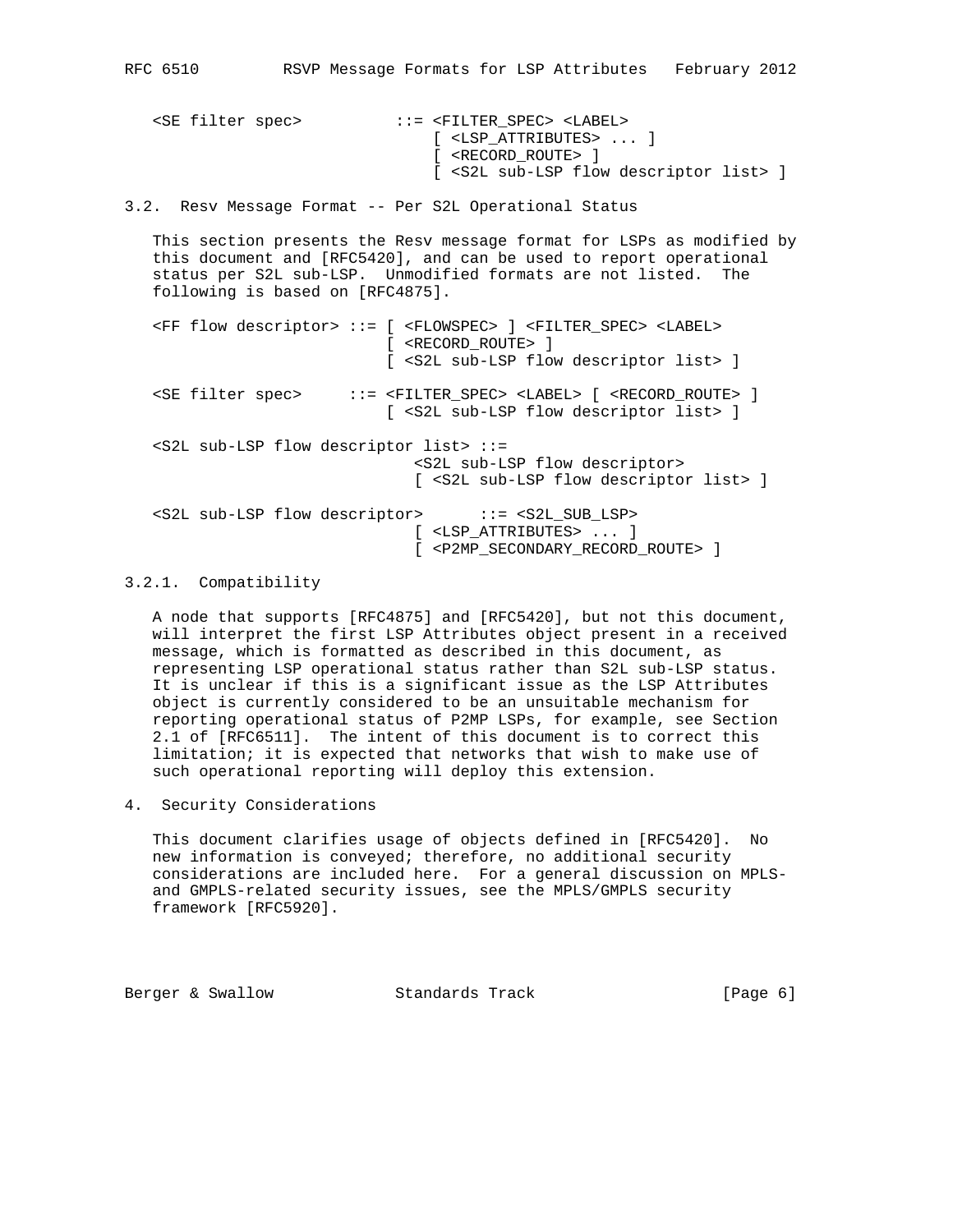5. Acknowledgments

 The authors would like to acknowledge the contributions of Adrian Farrel.

- 6. References
- 6.1. Normative References
	- [RFC2119] Bradner, S., "Key words for use in RFCs to Indicate Requirement Levels", BCP 14, RFC 2119, March 1997.
	- [RFC3209] Awduche, D., Berger, L., Gan, D., Li, T., Srinivasan, V., and G. Swallow, "RSVP-TE: Extensions to RSVP for LSP Tunnels", RFC 3209, December 2001.
	- [RFC3473] Berger, L., Ed., "Generalized Multi-Protocol Label Switching (GMPLS) Signaling Resource ReserVation Protocol- Traffic Engineering (RSVP-TE) Extensions", RFC 3473, January 2003.
	- [RFC4875] Aggarwal, R., Ed., Papadimitriou, D., Ed., and S. Yasukawa, Ed., "Extensions to Resource Reservation Protocol - Traffic Engineering (RSVP-TE) for Point-to- Multipoint TE Label Switched Paths (LSPs)", RFC 4875, May 2007.
	- [RFC5420] Farrel, A., Ed., Papadimitriou, D., Vasseur, JP., and A. Ayyangarps, "Encoding of Attributes for MPLS LSP Establishment Using Resource Reservation Protocol Traffic Engineering (RSVP-TE)", RFC 5420, February 2009.
	- [RFC5511] Farrel, A., "Routing Backus-Naur Form (RBNF): A Syntax Used to Form Encoding Rules in Various Routing Protocol Specifications", RFC 5511, April 2009.
- 6.2. Informative References
	- [RFC5920] Fang, L., Ed., "Security Framework for MPLS and GMPLS Networks", RFC 5920, July 2010.
	- [RFC6511] Ali, Z., Swallow, G., and R. Aggarwal, "Non-Penultimate Hop Popping Behavior and Out-of-Band Mapping for RSVP-TE Label Switched Paths", RFC 6511, February 2012.

Berger & Swallow **Standards Track** [Page 7]